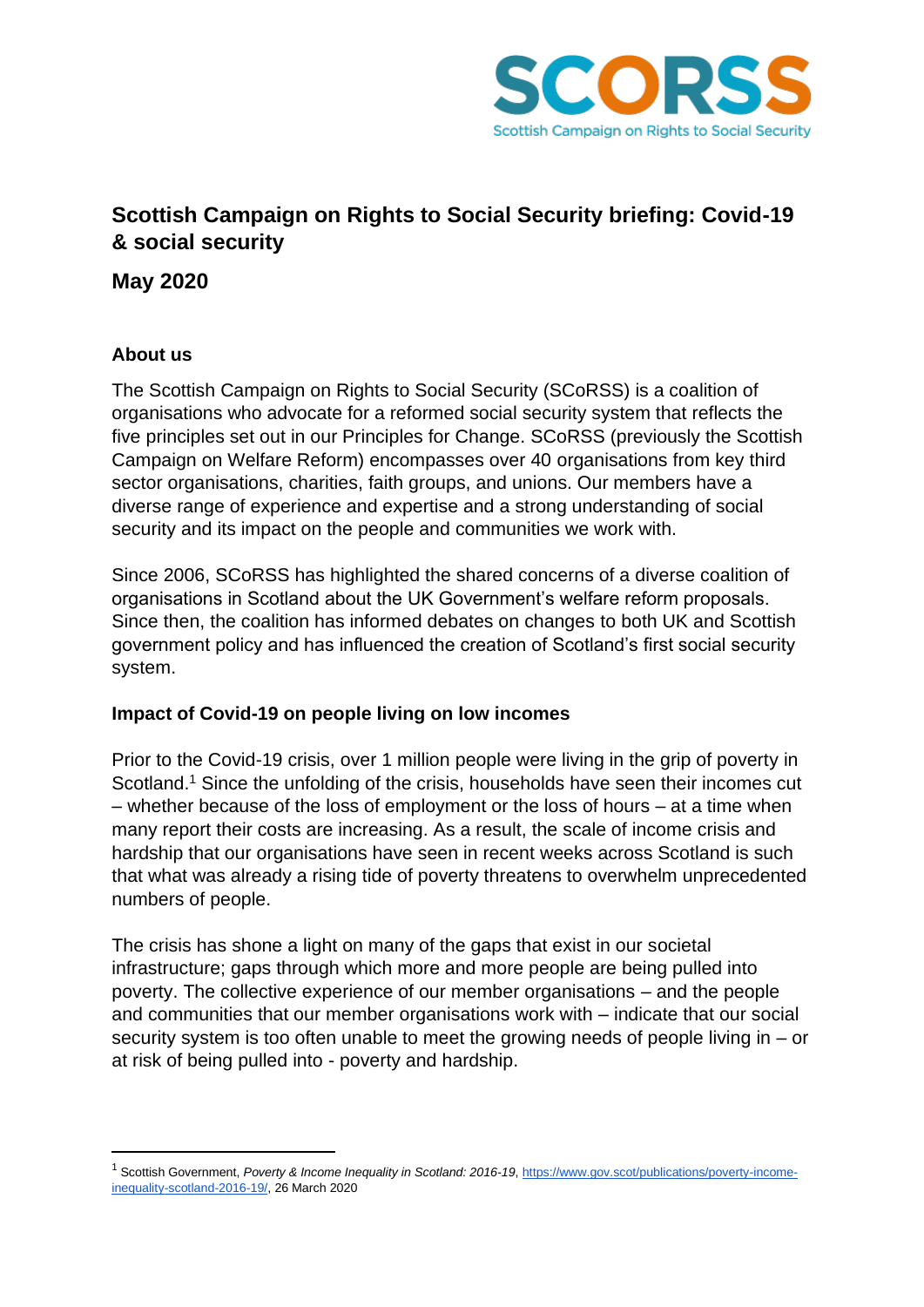While the impact of the crisis is being felt by every household in the country, it is apparent that the social and economic impact is not being equally felt. It is already clear that it is groups who are more likely to experience poverty and to rely on the social security system to stay afloat – such as women (especially those who experience multiple layers of discrimination, such as women who are lone parents), disabled people and people living with long term conditions, people from black and minority ethnic communities, and those with caring responsibilities – that are being disproportionately impacted in the short-term, and that may be disproportionately impacted in the longer-term by increased exposure to a social security system that too often compounds poverty and inequality.<sup>2</sup>

As a coalition of organisations, we believe in the need for a social security system that is rights-based, prevents and reduces poverty, treats people with dignity, and supports everyone to flourish. It is an investment in the people of Scotland and across the UK. While many of the priorities identified in this briefing existed prior to the crisis, the social and economic impact currently being felt by people across our communities mean that the need to urgently realise our shared vision is greater than ever.

## **The action we need from the UK Government**

The UK Government has taken some welcome steps in response to the Covid-19 crisis, such as increasing the Universal Credit standard allowance and Local Housing Allowance, along with the creation and subsequent extension of the Job Retention Scheme and the implementation of the Self-Employment Support Scheme. However, these changes will not be enough to prevent increasing levels of poverty and to protect everyone from harm. Even with the uplift to Universal Credit Standard Allowance many families will still experience hardship. An out of work family with two children, for example, will still be left 20% below the poverty line.<sup>3</sup>

To strengthen our social security system during the current crisis and lay the foundation for a stronger safety net post-Covid 19 as part of a just and green recovery, the UK Government must urgently introduce an additional package of measures aimed at boosting incomes and preventing an overwhelming tide of poverty and hardship.

SCoRSS members urge the UK Government to bring forward measures that should include:

**Ending the benefit cap**, which has led to debt, poverty, and homelessness for many families. Many households, including new claimants, are newly subject to the cap due to job losses or because their working hours have been

<sup>&</sup>lt;sup>2</sup> Resolution Foundation, Risky business: Economic impacts of the coronavirus crisis on different groups of workers, [https://www.resolutionfoundation.org/publications/risky-business/,](https://www.resolutionfoundation.org/publications/risky-business/) April 2020

<sup>&</sup>lt;sup>3</sup> Child Poverty Action Group, Supporting Families During the Covid-19 Pandemic[, https://cpag.org.uk/policy-and](https://cpag.org.uk/policy-and-campaigns/briefing/supporting-families-during-covid-19-pandemic)[campaigns/briefing/supporting-families-during-covid-19-pandemic,](https://cpag.org.uk/policy-and-campaigns/briefing/supporting-families-during-covid-19-pandemic) 17 March 2020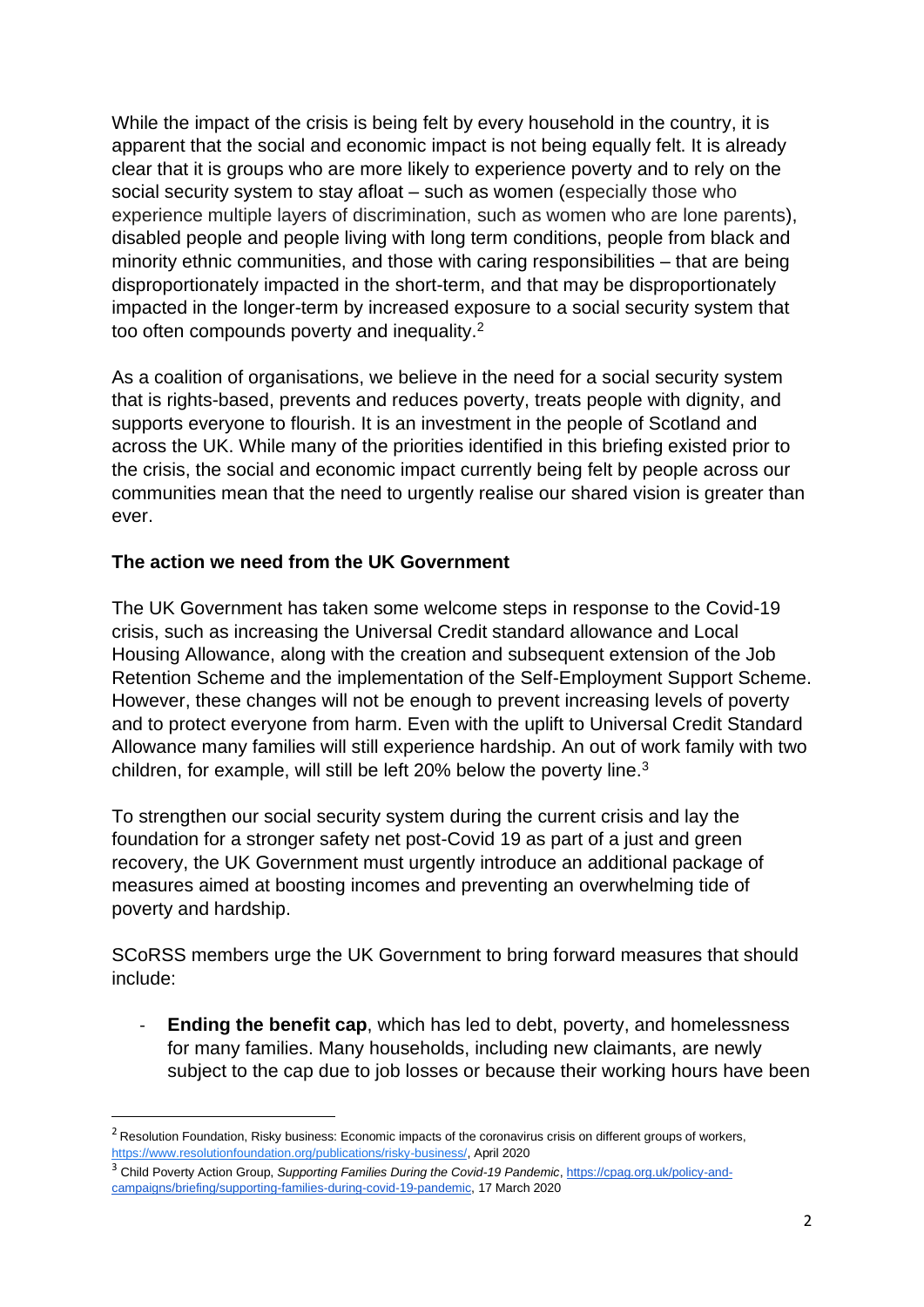cut while others will not benefit from the increases to Universal Credit standard allowance, tax credits and Local Housing Allowance. Lifting the cap would particularly benefit lone parents and larger families.

- **Removing the two-child limit**, which undermines women's rights, ignores the realities of choice in pregnancy and then punishes women and their children with deeper poverty. At a time when families are struggling to stay afloat, it will push even more into poverty and must end. A recent CPAG report shows 60,000 families are likely to be affected by the policy as a result of Covid-19.<sup>4</sup>
- **Increasing child benefit, Universal Credit child element and child tax credits**, which can all provide an urgent cash boost to families who were already struggling to get by and who now face additional financial pressures, and help avert the very real threat of a rising tide of child poverty.
- **Introducing non-repayable Universal Credit advance payments**, to ensure that the huge numbers of people expected to apply for Universal Credit in the coming weeks and months (and who have already applied and are awaiting their first payments) are not forced into either waiting five weeks for a first payment – and risk deeper poverty and food insecurity – or getting into debt by getting an advance. Claimants who are currently repaying previously taken advance payments should see these deductions suspended. In the longerterm, the in-built five week wait should be removed entirely.
- **Reducing the Universal Credit Taper Rate**, to allow workers to take on more work - where this is available and can be undertaken safely - in the knowledge that they will be able to keep more of what they earn.
- **Introducing a Universal Credit Work Allowance for all who do not currently meet the criteria for the existing Work Allowance**, to support those who at present don't have one – such as single people and couples without dependents who don't have a limited capability for work – to ensure more of their wages can be used to access a decent standard of living.
- **Increasing the level of legacy benefits by £20 a week** to reflect the increase in Universal Credit standard allowance, and to prevent the development of a two-tier system of support that would disadvantage those people (including significant numbers of disabled people and people living with long term conditions) on legacy benefits such as Jobseekers Allowance and Employment and Support Allowance.
- **Uprating the entitlement of under 25s to the same rate as over 25s,** to ensure that the needs of young people - who are over-represented in the

<sup>4</sup> Child Poverty Action Group and the Church of England, *No-one knows what the future can hold: The impact of the two-child limit after three years,* [https://cpag.org.uk/policy-and-campaigns/report/no-one-knows-what-future-can-hold,](https://cpag.org.uk/policy-and-campaigns/report/no-one-knows-what-future-can-hold) May 2020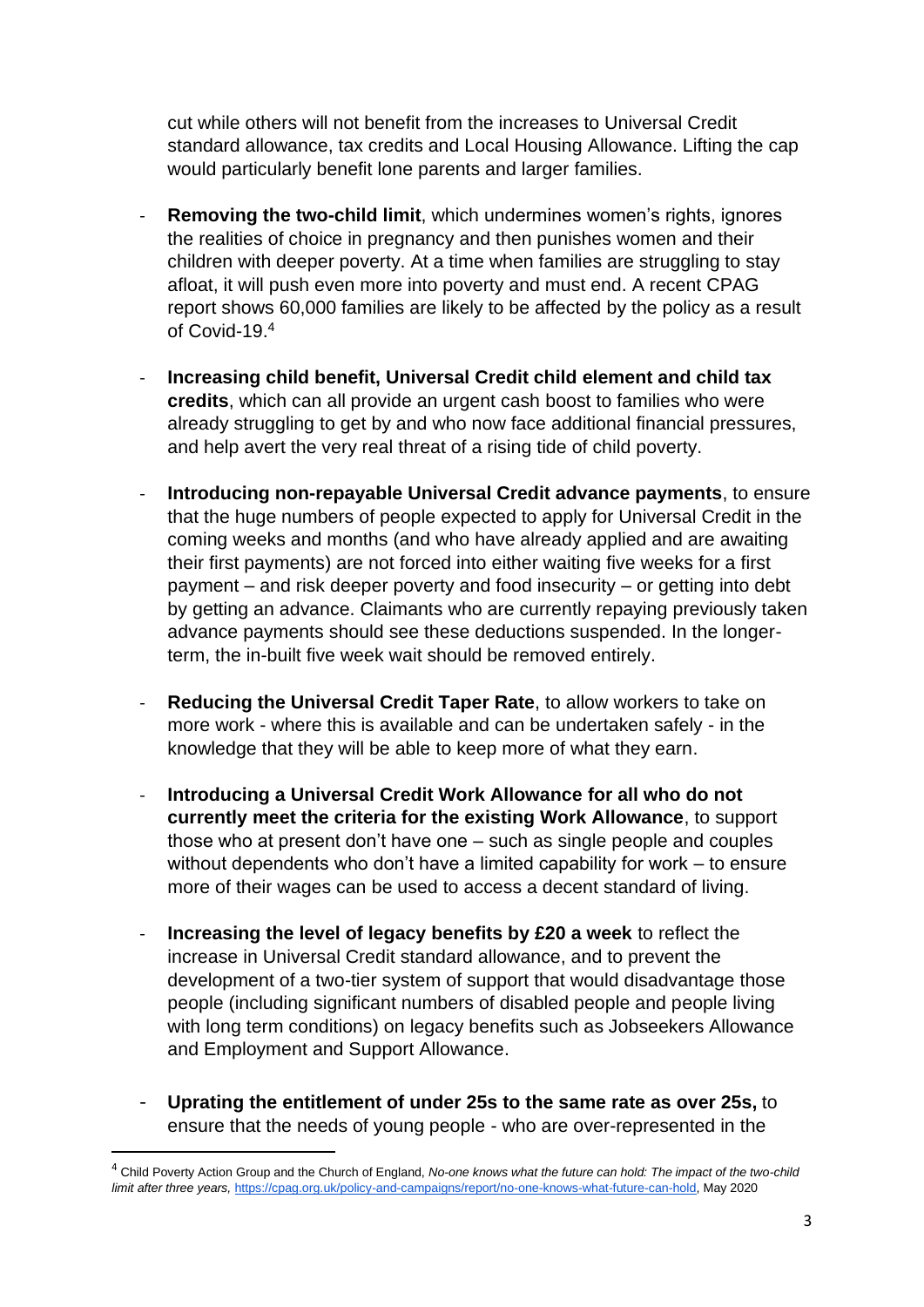employment sectors most impacted by the current crisis - are met. This would also ensure that young single parents and their children, who are already at significantly higher risk of living in poverty, are better supported and that they are not pulled deeper into hardship.

- **Increasing Local Housing Allowance to cover median rents,** to help cover the cost of rents across the country and prevent the accrual of rent arrears and additional debt.
- **Increasing Carer's Allowance to ensure an adequate standard of living for unpaid carers while widening eligibility to those people on state pension who are caring for someone who is self-isolating**, in recognition of the significantly increased financial burden being placed upon carers during the Covid-19 crisis. In addition, increase associated carer premiums, for example on Pension Credit, Universal Credit, and Income Support. Together, these measures would help support more carers who are facing increase financial pressures and recognise that many carers were already living in poverty pre-crisis.
- **Increasing asylum support by £20 a week**, to reflect the increase in Universal Credit standard allowance and ensure that those who are entirely reliant on asylum support are not pulled into further poverty and destitution.
- **Ending the No Recourse to Public Funds (NRPF) system** to enable everyone to access Universal Credit and Statutory Sick Pay. With the High Court recently declaring the NRPF system to be a breach of the European Convention on Human Rights, it must urgently end in order to protect individuals and families at serious risk of poverty and destitution.
- **Ensuring that all disabled people receive the support they need without delay**, by ensuring that Personal Independence Payment (PIP) applications are dealt with at speed. Indications suggest that people are struggling to make claims for disability entitlements and are facing delays. Prior to Covid-19, Personal Independence Payment (PIP) applications were recorded at 13,000 per week across the UK. Subsequently, this has dropped to 5,000 per week; potentially indicating that large numbers of people are going without the support they need, principally owing to Department for Work and Pensions staff being moved away from handling PIP claims.<sup>5</sup>
- **Providing clarity on the extension of fixed-term awards for PIP and Disability Living Allowance.** The Department for Work and Pensions' commitment to automatically extending review dates for people with ongoing

<sup>&</sup>lt;sup>5</sup> Justin Tomlinson MP, Work and Pensions Select Committee, 23 April 2020, [https://parliamentlive.tv/Event/Index/86ed5d4f-](https://parliamentlive.tv/Event/Index/86ed5d4f-9daf-40b0-9b97-384ddc6cc897)[9daf-40b0-9b97-384ddc6cc897](https://parliamentlive.tv/Event/Index/86ed5d4f-9daf-40b0-9b97-384ddc6cc897)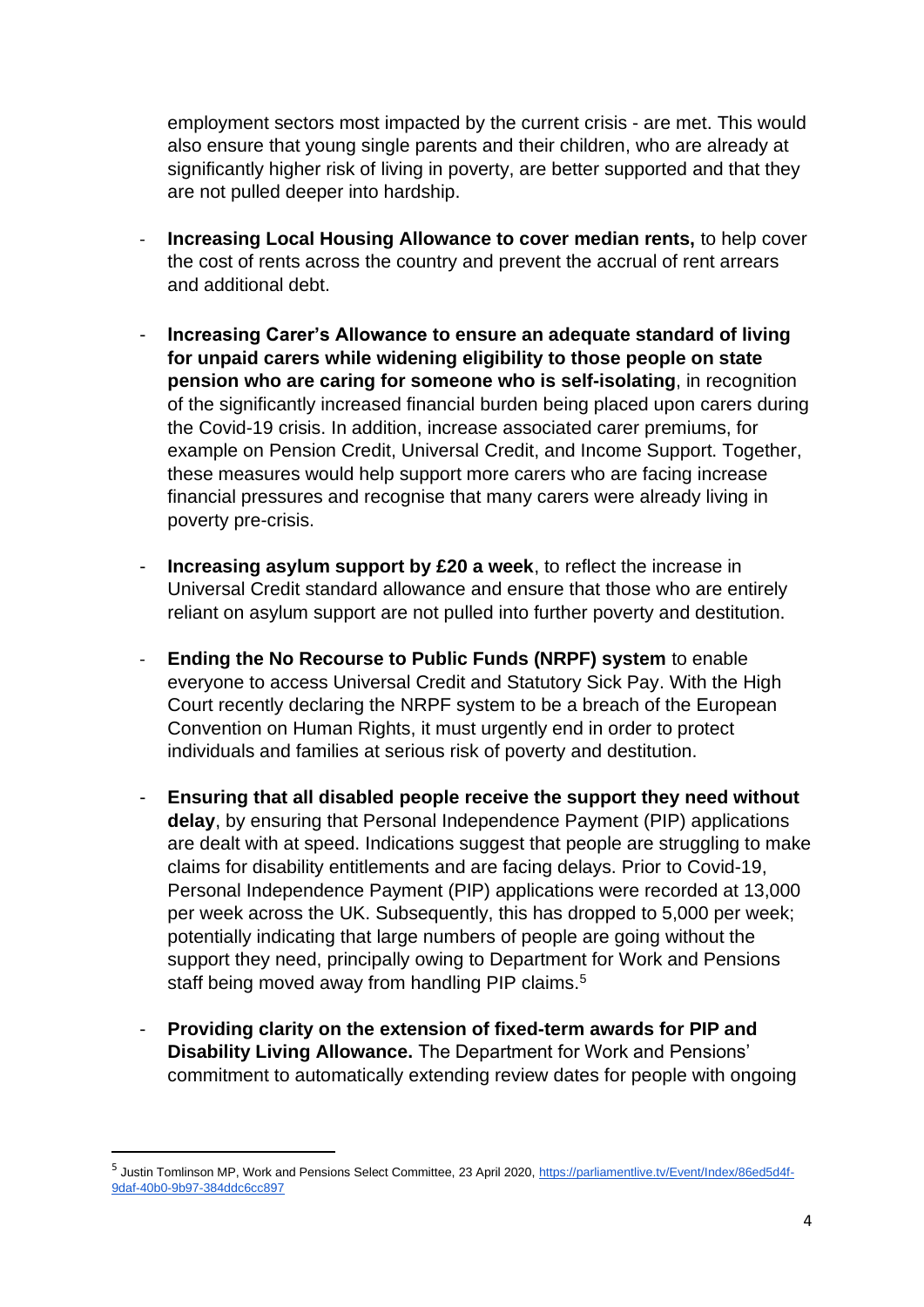awards is welcome.<sup>6</sup> However, the approach being taken to extending fixedterm awards is unclear, with confusion around policy and practice meaning people may miss out on their entitlements.

#### **The action we need from the Scottish Government**

The Scottish Government, at the outset of the Covid-19 crisis, introduced a welcome package of support targeted at people living on low incomes, including a sizeable increase in the budget of the Scottish Welfare Fund. The commitment to the ongoing prioritisation of the Scottish Child Payment is also hugely welcome, and it is essential that work to deliver this continues at speed.

It is clear, though, that in response to the current crisis more must be done to use the powers, mechanisms and structures available to the Scottish Government to boost the incomes of people struggling to get by, thereby both strengthening and embodying the principles enshrined in the Social Security Act.

SCoRSS members urge the Scottish Government to bring forward an additional package of measures that should include:

- **Investing in an emergency package of financial support for families on low incomes**, aimed at bringing forward the equivalent level of support to be provided to families by the Scottish Child Payment, and to ensure that Scotland's ambitions around ending child poverty are not critically undermined. Options for providing an emergency income boost to families through existing funding mechanisms include providing Covid-19 crisis grants to families on qualifying benefits, increasing the value of the Best Start Grant, and significantly increasing School Clothing Grants.
- **Build on the welcome one-off increase to Carer's Allowance Supplement in June 2020,** with an early commitment to replicating this within the next round of payments due in December 2020 to provide financial respite and reassurance to carers facing additional financial pressures, and to permanently increasing the value of the payment in the longer-term. Consider further emergency measures, such as a new dedicated Carer Wellbeing Fund, facilitated through carers centres, to help all carers facing financial hardship, including those not eligible for Carer's Allowance. These short-term steps should lead to a step-change in the value placed on carers in Scotland, including via the roll out of the new Scottish Carers Assistance.
- **Ensuring the Scottish Welfare Fund responds more flexibly to needs**, including by ending the presumption against short-term awards and increasing the level of awards provided to different categories of applicants.

<sup>&</sup>lt;sup>6</sup> Coronavirus update - benefit reviews and reassessments suspended[, https://www.gov.uk/government/news/coronavirus](https://www.gov.uk/government/news/coronavirus-update-benefit-reviews-and-reassessments-suspended)[update-benefit-reviews-and-reassessments-suspended,](https://www.gov.uk/government/news/coronavirus-update-benefit-reviews-and-reassessments-suspended) 25 March 2020